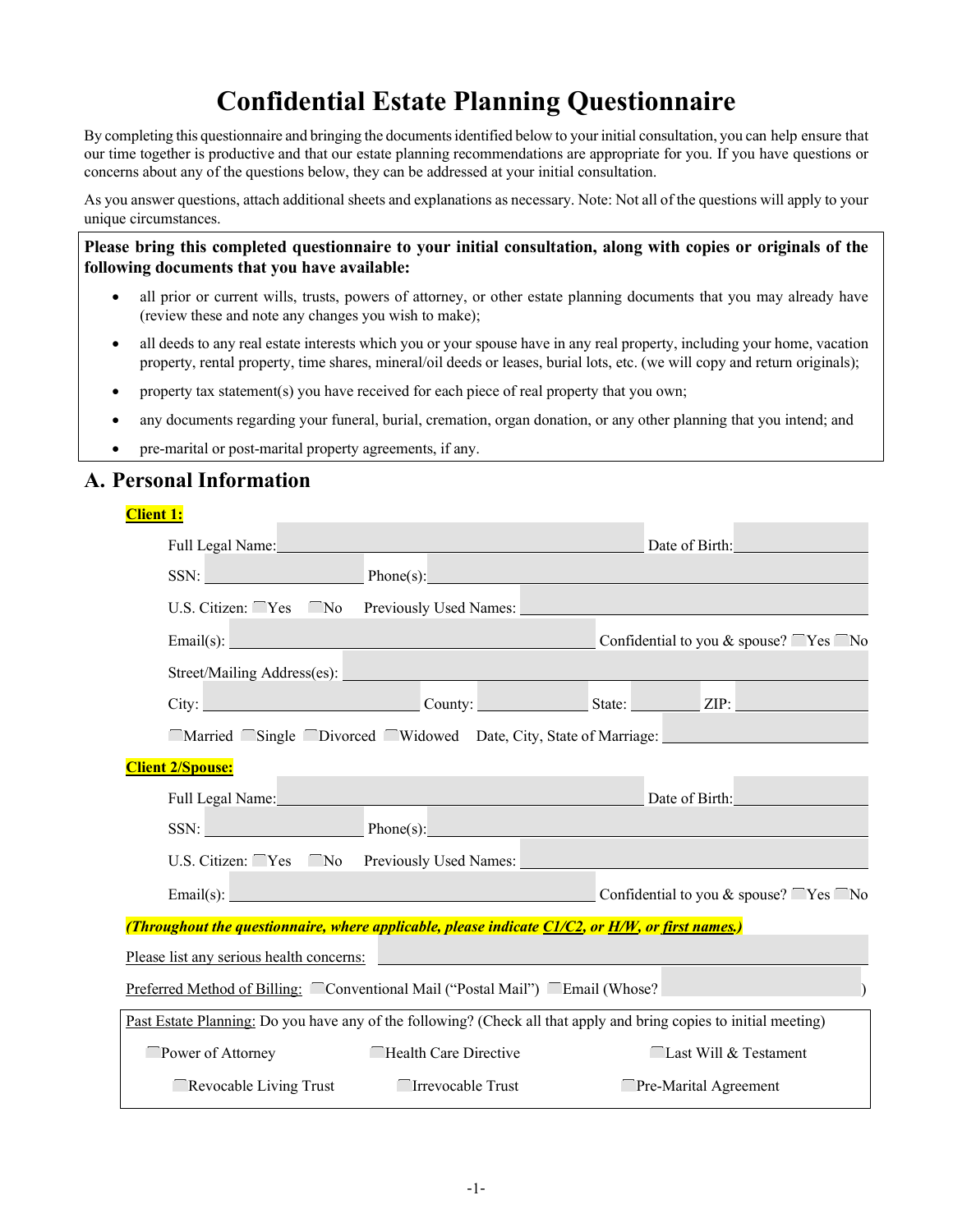# **B. Prior Marriages**

If you have any prior marriages, please fill out the following:

|    | Name of Prior Spouse: |                  |                   |
|----|-----------------------|------------------|-------------------|
|    | Date of Marriage:     | Date of Divorce: | OR Date of Death: |
|    | Name of Prior Spouse: |                  |                   |
|    | Date of Marriage:     | Date of Divorce: | OR Date of Death: |
| 3. | Name of Prior Spouse: |                  |                   |
|    | Date of Marriage:     | Date of Divorce: | OR Date of Death: |

# **C. Family Information**

Please name all of your children. If a child is from a former marriage, please indicate whose child it is. Please name all children you have ever had by birth or adoption, including deceased or estranged children (regardless of whether they are included in your plan). If you have a deceased child who left any descendants, please list the deceased child's surviving descendants, even if not included in your plan. Please note if a child is **(A)**dopted or an unadopted **(ST)**ep-child. If you do not have any children, please list, regardless of whether they are included in your plan: (1) all parents (living or deceased); (2) all siblings (living or deceased); and (3) nieces/nephews for any deceased siblings. (We can explain the legal requirement for this at your meeting.)

Please complete the **Contact Information** page at the end of this questionnaire for **each** person listed below.

| Full Names of children, parents, siblings, or<br>others as indicated<br>(Please include middle initials.) | Relationship | <b>Whose?</b><br>$Cl/C2$ ,<br>H/W, or<br>Client first name | <b>Birth Date</b> | Single?<br><b>Married?</b><br><b>Divorced?</b> |
|-----------------------------------------------------------------------------------------------------------|--------------|------------------------------------------------------------|-------------------|------------------------------------------------|
|                                                                                                           |              |                                                            |                   |                                                |
|                                                                                                           |              |                                                            |                   |                                                |
|                                                                                                           |              |                                                            |                   |                                                |
|                                                                                                           |              |                                                            |                   |                                                |
|                                                                                                           |              |                                                            |                   |                                                |
|                                                                                                           |              |                                                            |                   |                                                |
|                                                                                                           |              |                                                            |                   |                                                |
|                                                                                                           |              |                                                            |                   |                                                |
|                                                                                                           |              |                                                            |                   |                                                |
|                                                                                                           |              |                                                            |                   |                                                |
|                                                                                                           |              |                                                            |                   |                                                |
|                                                                                                           |              |                                                            |                   |                                                |

# **Supplemental Needs**

If any of the people identified above have special mental, physical or educational needs, please describe your concerns: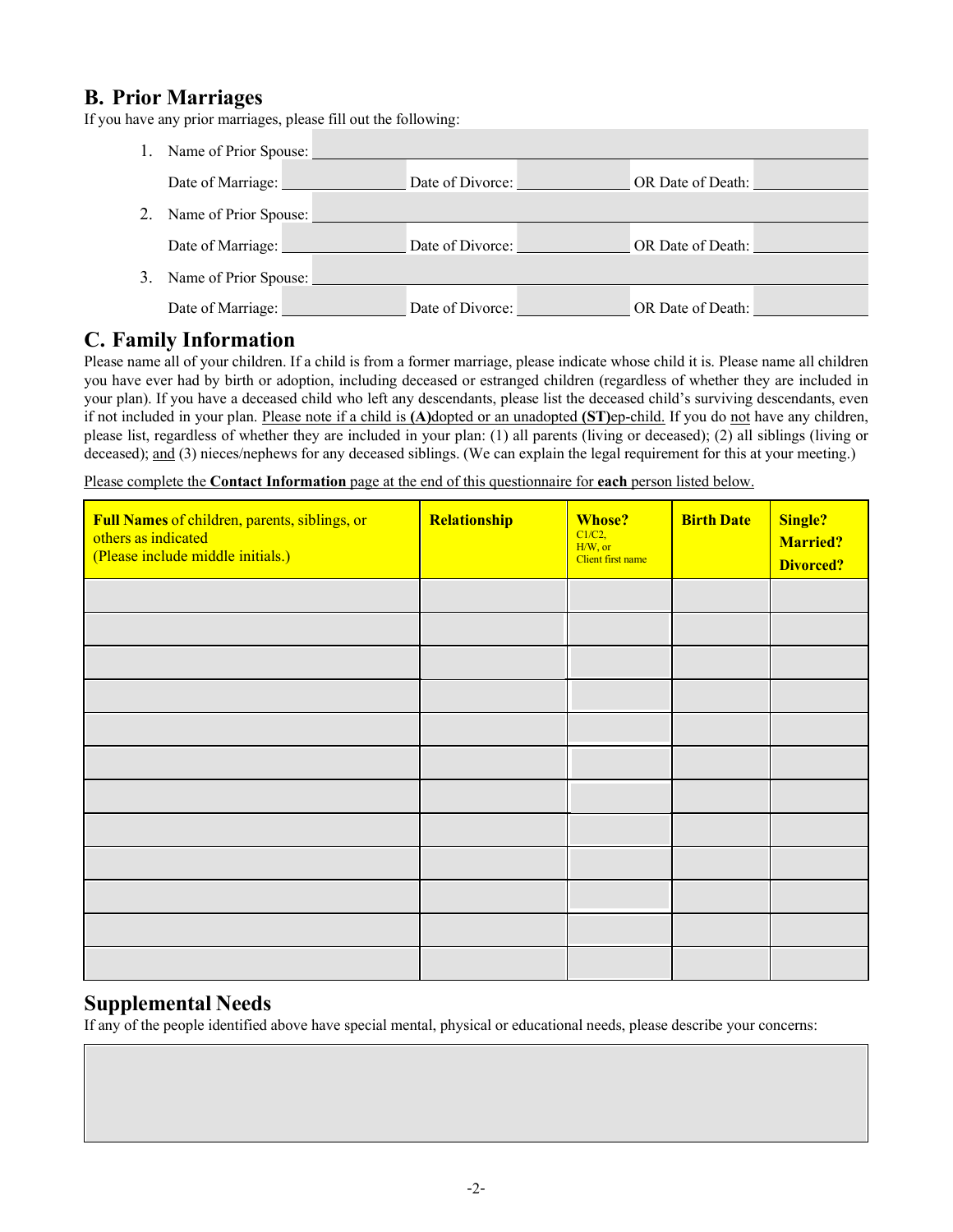# **D. Planning for Minor Children**

If you have minor children (under the age of 18), who among your family and/or friends would you want to raise your children to adulthood? \***Note: A surviving biological parent is automatically the Guardian, absent other circumstances.**

Please complete the **Contact Information** page at the end of this questionnaire for **each** person listed below.

| First in line:  | Relationship: |
|-----------------|---------------|
| Second in line: | Relationship: |

# **E. Financial Decision-Making**

If you become unable to manage your own financial affairs, who would you want to manage things in your place? Who would you want to serve as your Personal Representative, Successor Trustee, or Agent under a Property Power of Attorney? We recommend you name at least two people in addition to your spouse. If you would like to consider using a professional to manage your financial affairs when you are unable (e.g., filing tax returns, managing retirement accounts), please check the box so we can discuss your options at your initial meeting: Note: If married, the spouse is commonly the First Alternate.

Please complete the **Contact Information** page at the end of this questionnaire for **each** person listed below.

| Client 1:         |                                                                                                                                                                                                                                |                                 |                                                                                                                                                                                                                                |
|-------------------|--------------------------------------------------------------------------------------------------------------------------------------------------------------------------------------------------------------------------------|---------------------------------|--------------------------------------------------------------------------------------------------------------------------------------------------------------------------------------------------------------------------------|
|                   | First Alternate: <u>Electricity</u>                                                                                                                                                                                            |                                 |                                                                                                                                                                                                                                |
|                   | Second Alternate: The Contract of the Contract of the Contract of the Contract of the Contract of the Contract of the Contract of the Contract of the Contract of the Contract of the Contract of the Contract of the Contract |                                 | Relationship: New York 1997                                                                                                                                                                                                    |
|                   | Third Alternate: Third Alternate:                                                                                                                                                                                              |                                 | Relationship: The Contract of the Contract of the Contract of the Contract of the Contract of the Contract of the Contract of the Contract of the Contract of the Contract of the Contract of the Contract of the Contract of  |
|                   | Fourth Alternate: The Contract of the Contract of the Contract of the Contract of the Contract of the Contract of the Contract of the Contract of the Contract of the Contract of the Contract of the Contract of the Contract |                                 | Relationship: New York 1997                                                                                                                                                                                                    |
| Client 2/Spouse:  |                                                                                                                                                                                                                                |                                 |                                                                                                                                                                                                                                |
|                   | First Alternate:                                                                                                                                                                                                               |                                 | Relationship: Network of the Contract of the Contract of the Contract of the Contract of the Contract of the Contract of the Contract of the Contract of the Contract of the Contract of the Contract of the Contract of the C |
|                   | Second Alternate:                                                                                                                                                                                                              |                                 | Relationship: Network of the Contract of the Contract of the Contract of the Contract of the Contract of the Contract of the Contract of the Contract of the Contract of the Contract of the Contract of the Contract of the C |
| Third Alternate:  |                                                                                                                                                                                                                                | Relationship: The Relationship: |                                                                                                                                                                                                                                |
| Fourth Alternate: |                                                                                                                                                                                                                                | Relationship:                   |                                                                                                                                                                                                                                |

# **F. Health Care Decision-Making**

Considering that the people named above would be managing tax returns, finances, etc., who are the people who you want making decisions about surgeries, where you live, in-home care, and other such decisions, when you are unable (e.g., you have long-term Alzheimer's)? **Note: If married, the spouse is commonly the First Alternate**.

Please complete the **Contact Information** page at the end of this questionnaire for **each** person listed below.

| Client 1:        |                                                                                                                                                                                                                                |                                                                                                                                                                                                                               |
|------------------|--------------------------------------------------------------------------------------------------------------------------------------------------------------------------------------------------------------------------------|-------------------------------------------------------------------------------------------------------------------------------------------------------------------------------------------------------------------------------|
|                  | First Alternate:                                                                                                                                                                                                               | Relationship:                                                                                                                                                                                                                 |
|                  | Second Alternate:                                                                                                                                                                                                              |                                                                                                                                                                                                                               |
|                  | Third Alternate: <u>International Communication</u>                                                                                                                                                                            | Relationship: New York Street, New York Street, New York Street, New York Street, New York Street, New York Street, New York Street, New York Street, New York Street, New York Street, New York Street, New York Street, New |
|                  | Fourth Alternate: Management of the Contract of the Contract of the Contract of the Contract of the Contract of the Contract of the Contract of the Contract of the Contract of the Contract of the Contract of the Contract o | Relationship: New York 1997                                                                                                                                                                                                   |
| Client 2/Spouse: |                                                                                                                                                                                                                                |                                                                                                                                                                                                                               |
|                  | First Alternate:                                                                                                                                                                                                               | Relationship: New York Street and Street and Street and Street and Street and Street and Street and Street and                                                                                                                |
|                  | Second Alternate:                                                                                                                                                                                                              | Relationship: New York Strategy Assessment Contractor Contractor                                                                                                                                                              |
|                  | Third Alternate: Third Alternate:                                                                                                                                                                                              | Relationship:                                                                                                                                                                                                                 |
|                  | Fourth Alternate:                                                                                                                                                                                                              | Relationship:                                                                                                                                                                                                                 |
|                  |                                                                                                                                                                                                                                |                                                                                                                                                                                                                               |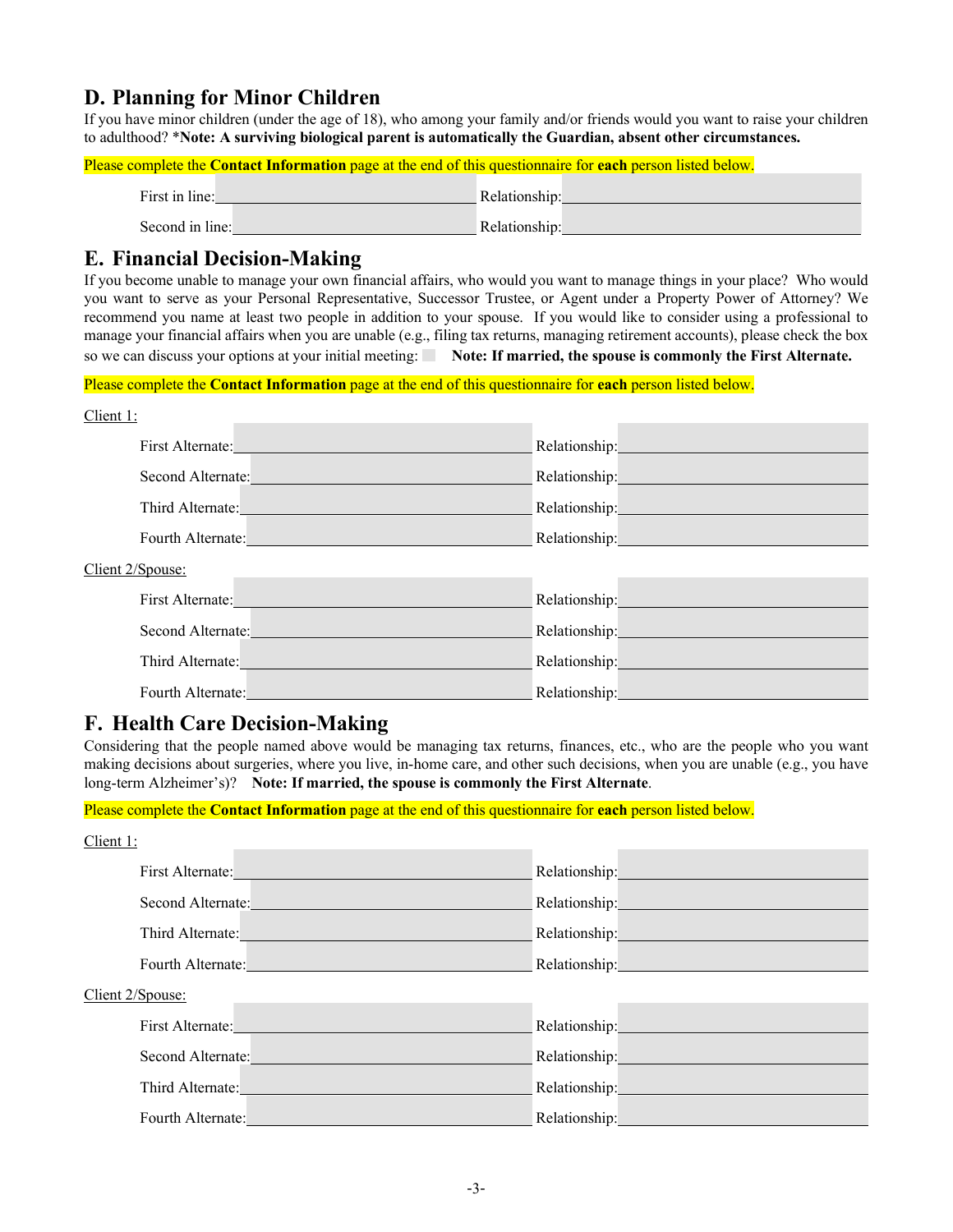# **G. Financial Summary**

#### a. **Income**

Please list your current annual income and expected significant increases/decreases:

#### **Client 1**:

| 1. |                            | Source/Employer:    |         | Income: |
|----|----------------------------|---------------------|---------|---------|
|    | Expected Increases:        |                     |         |         |
| 2. |                            | Source/Employer:    |         | Income: |
|    |                            | Expected Increases: |         |         |
|    | <b>Client 2/Spouse:</b>    |                     |         |         |
| 3. | Source/Employer:           |                     | Income: |         |
|    | <b>Expected Increases:</b> |                     |         |         |
| 4. | Source/Employer:           |                     | Income: |         |
|    | Expected Increases:        |                     |         |         |

### **Total Combined Annual Income**:

# b. **Assets**

Have you ever filed a gift tax return? If so, what year(s) did you file? Do you have a safe deposit box? If so, where is it maintained, and whose names are on the agreement?

Do you have any assets in a foreign country? If so, please describe:

Do you expect to receive any type of inheritance? If so, please describe:

#### i. **Real Estate Ownership**

Please list all of your real property by street address, county, and state, including the approximate market value and any mortgage balance. Please indicate any property co-owned with **anyone** other than your spouse. If available, please include a copy of the most recent real estate tax bill or statement for each tax parcel.

# **Total Approx. Value of Real Estate:**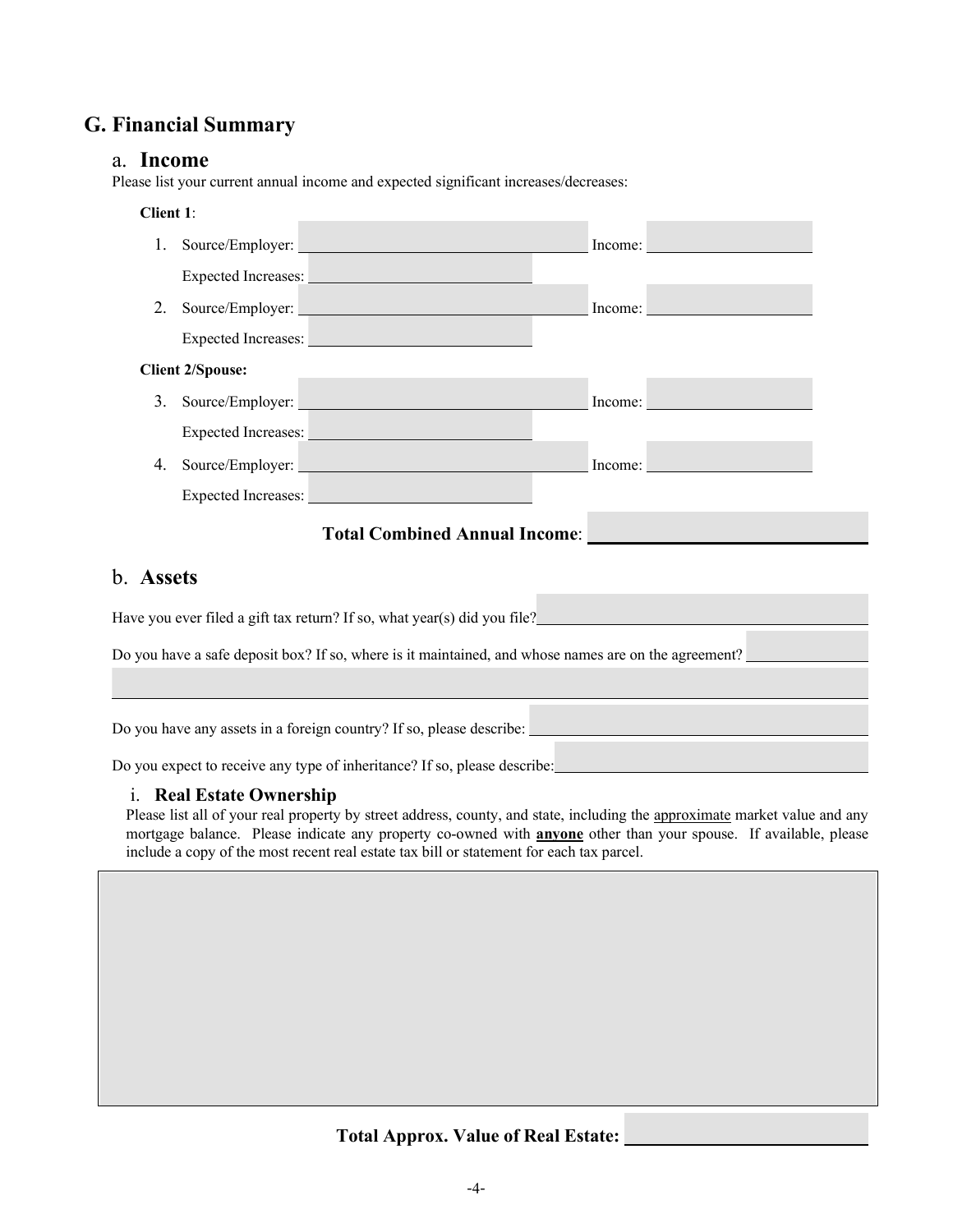#### ii. **Banking/Investment Assets (Excluding Retirement Assets)**

Please list all financial institutions where you hold non-retirements assets. For each institution, please indicate the type of account (including checking, savings, CDs, stocks/bonds/brokerage, etc.) and the approximate balance of each account. Or, ideally, list the name of each institution here, and attach the most recent statement showing all accounts and subaccounts, name(s) on accounts, account types, and balances. If married, indicate any that are not community funds.

### **Total Approx. Value of Banking/Investment Assets:**

#### iii. **Retirement Assets**

Please list, by client, all institutions or employers holding retirement assets (including IRA, 401(k), Roth IRA, SEP, etc.). Please provide us the account type and the approximate balance. Or, ideally, list the name of each institution or employer here, and attach the most recent statement showing all accounts, name(s) on accounts, account types, and balances.

### **Total Approx. Value of Retirement Assets:**

#### iv. **Other Financial Assets Not Held at an Institution**

Please list the type of asset and approximate value of financial assets held by you (e.g., in a safe, safe deposit box, or otherwise) such as stocks/securities held directly with a company and not in a brokerage account, savings bonds, gold, silver, cash, or coins.

### **Total Approx. Value of Other Financial Assets:**

#### v. **Vehicles**

Please list titled vehicles and non-titled vehicles (or, list the types you have, e.g., cars, ATVs, RVs, boats) and the approximate total value of all vehicles (individual values are unnecessary). If you have an airplane, please include the tail number. Do not include any vehicles or airplanes titled to a business entity; include that value below in item viii.

### **Total Approx. Value of Vehicles:**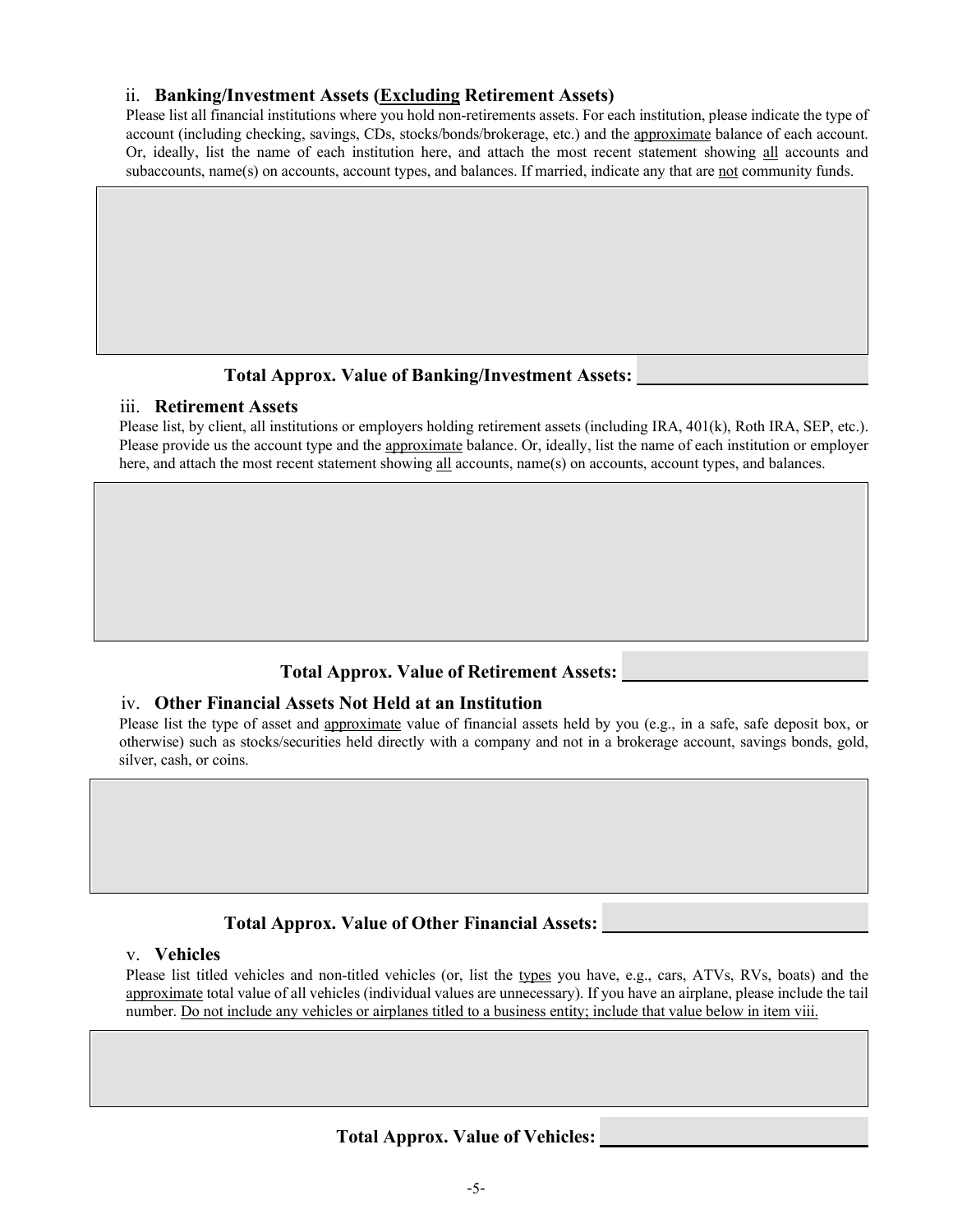#### vi. **Life Insurance Policies**

Please list all institutions or employers with which you hold life insurance. For each, please indicate **(W)**hole life, approximate current cash value and death benefit; or **(T)**erm policy, death benefit, and term end date/year. Or, list each institution or employer here, and attach a recent statement showing each policy, its death benefit, cash value, and/or term.

#### **Total Approx. Value of Death Benefits:**

#### vii. **Loans Receivable**

Does anyone owe you money that is being repaid during your lifetime, or that you wish to be repaid at your death out of their share of your estate? Please attach copies of any promissory notes, loan agreements, ledgers or other documents maintained to track this receivable. Approximate balances or values are sufficient.

#### **Total Approx. Value of Loans Receivable:**

#### viii. **Business Interests**

Please list any stock in any corporation or membership interest in any LLC or any other business interest that you own. Please list the entity's legal name, state of formation, your interest in the business, and approximate FMV of your interest.

# **Total Approx. Value of Business Interests:**

#### ix. **Equipment and Agricultural Assets**

Please list any agricultural assets or business equipment that you own personally, such as livestock, stocks, equipment, machinery, inventory, co-op shares, or futures. Do not include any assets titled to a business entity. Please describe each asset or type, its approximate FMV, and where it is located.

### **Total Approx. Value of Equipment & Agricultural Assets:**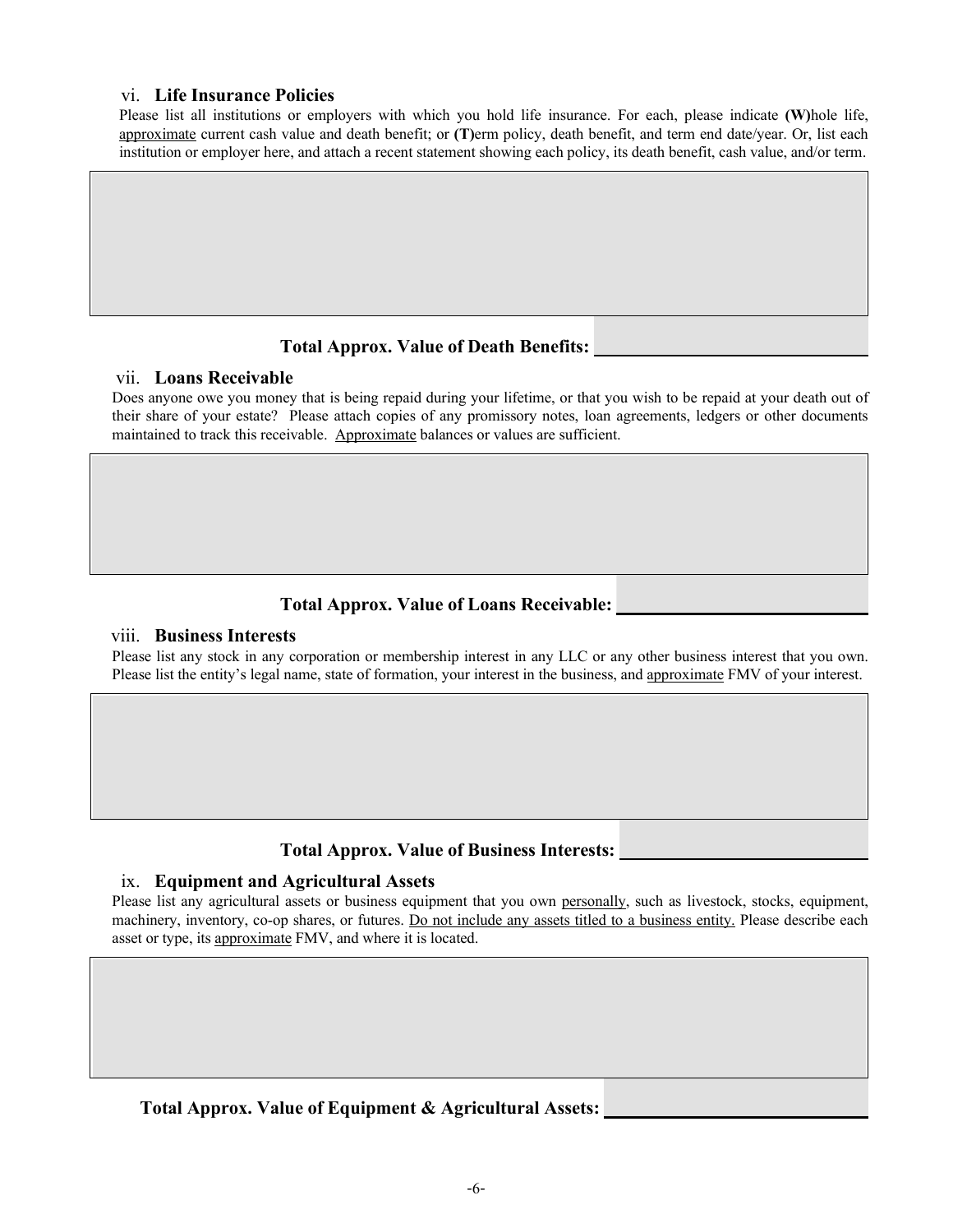#### x. **Other Assets**

Please list any other asset you own anywhere in the world not described above, such as mineral interests, or oil leases, season ticket agreements, items of tangible personal property with exceptional value (such as artwork or jewelry), or any other asset that will require administration at your death. Include the asset's approximate fair market value.

#### **Total Approx. Value of Other Assets:**

### **TOTAL APPROX. VALUE OF COMBINED ESTATE: (1)**

#### c. **Liabilities**

Please list, and provide the approximate value of, any financial liabilities you have, including mortgages (and home improvement loans secured with a lien on real estate), auto loans, credit cards, personal debts to banks or finance companies, personal debts owed to individuals and/or payments borrowed on life insurance. You do not need to list credit cards that you pay off each month.

# **TOTAL APPROX. VALUE OF ALL LIABILITIES: (2)**

# **APPROX. TAXABLE ESTATE: (1 minus 2)**

### **H. Gifts at Your Death**

Please list any specific distributions to charities or individuals other than to your residuary beneficiaries listed below.

Please complete the **Contact Information** page at the end of this questionnaire for **each** person listed below.

Once the gifts above have been made, how do you wish for your remaining estate be divided?

◯All to descendants, per stirpes (this will leave a share to each child and the share for any deceased child will pass to their surviving descendants).

 $\Box$  To the persons who would normally receive my estate under state law (e.g., parents, then siblings, etc.)

 $\Box$  To other individuals or entities:

- 
- 
- 3. Beneficiary: Share/Proportion:

1. Beneficiary: Share/Proportion: 2. Beneficiary: Share/Proportion: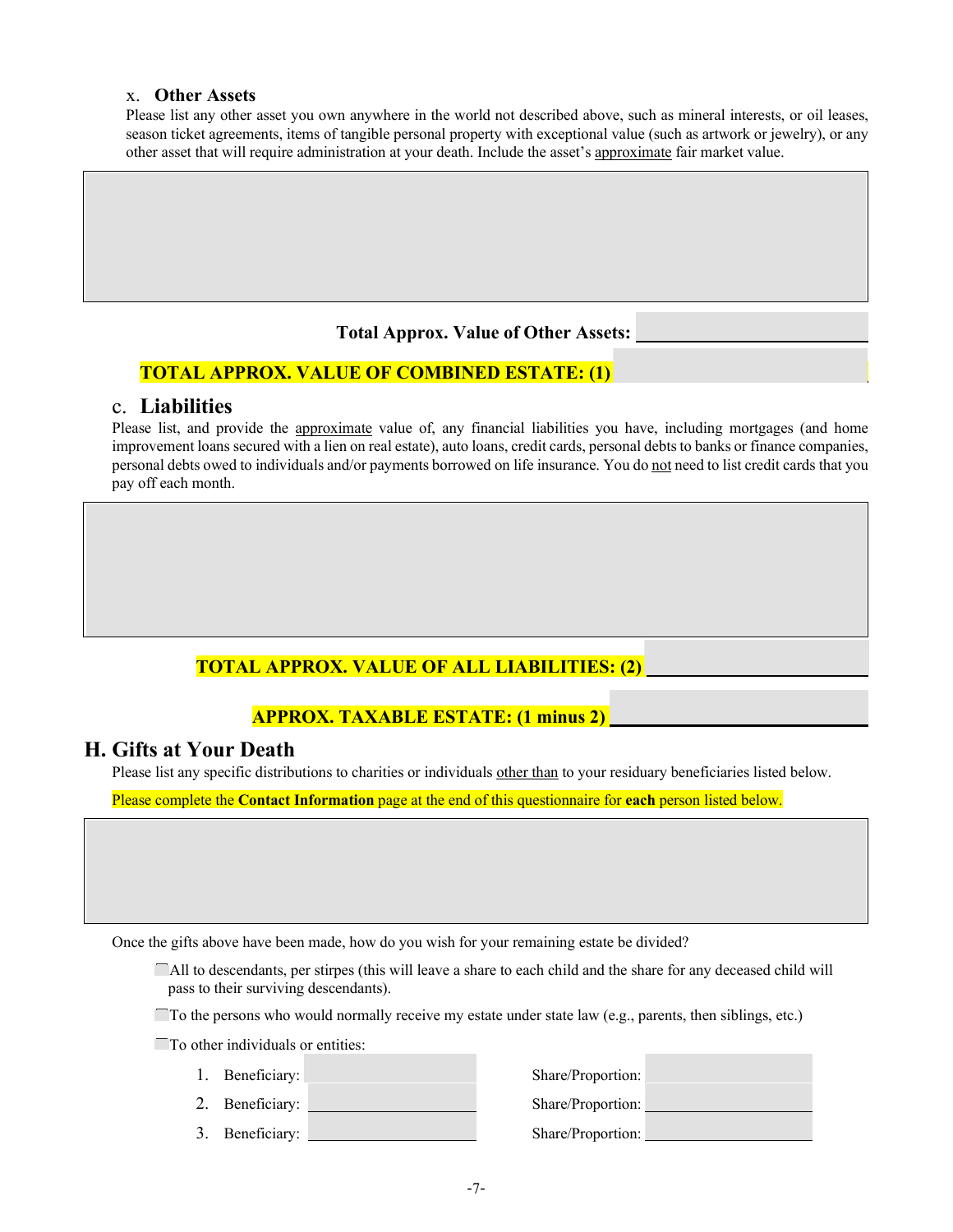# **I. Professional Advisors**

If you have any of the following advisors, please list their information:

Initial here to give us permission to share information relevant to each advisor, e.g., we will not ordinarily describe other assets you own to your financial advisor or insurer; but we may share the total value of your estate with your CPA.

|    | 1. Accountant/Tax Advisor:                   |  |
|----|----------------------------------------------|--|
|    | Name: Company: Company: Company: City/State: |  |
|    | Email: Phone(s): Phone(s): Phone(s):         |  |
| 2. | <b>Investment/Financial Advisor:</b>         |  |
|    | Name: Company: Company: Company: City/State: |  |
|    | Email: Phone(s): Phone(s): Phone(s):         |  |
|    | 3. Life Insurance Agent:                     |  |
|    |                                              |  |
|    | Name: Company: Company: Company: City/State: |  |
|    | Email: Phone(s): Phone(s): Phone(s):         |  |
|    | 4. Property/Casualty Insurance Agent:        |  |
|    | Name: Company: Company: Company: City/State: |  |
|    | Email: Phone(s): Phone(s):                   |  |
| 5. | <b>Other Attorney:</b>                       |  |
|    | Name: Company: Company: Company: City/State: |  |
|    | Email: Phone(s): Phone(s):                   |  |
|    |                                              |  |

Any other notes or information you wish to share with us: